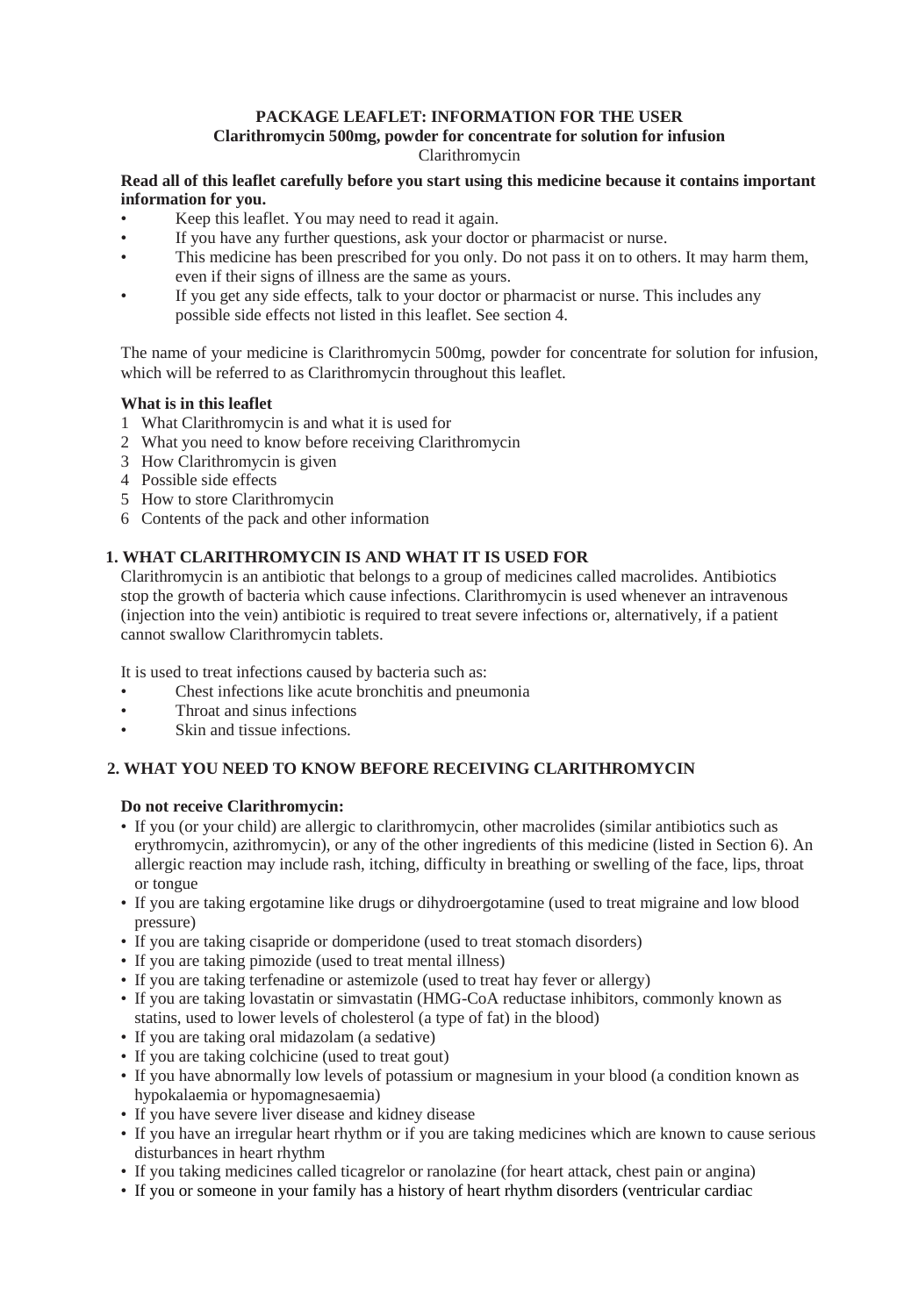arrhythmia, including torsade de pointes) or abnormality of electrocardiogram (ECG, electrical recording of the heart) called "long QT syndrome"

• If you are taking a medicine containing lomitapide.

If any of the above applies to you, consult your doctor for advice on alternative medicines.

#### **Warnings and precautions:**

Talk to your doctor or pharmacist or nurse before being given Clarithromycin:

- If you have any liver or kidney problems
- If you are pregnant or breast feeding
- If you have, or are prone to, fungal infections (e.g. thrush)
- If you have heart disease or (bradycardia) slow heart beat
- If you have myasthenia gravis (weakness of muscles)
- If you have any disturbance in heart rhythm.

If any of these apply to you, consult your doctor before being given Clarithromycin. If you develop severe or prolonged diarrhoea during or after receiving this medicine, consult your doctor immediately (see section 'Possible side effects').

#### **Children:**

Children under 12 years should not be given Clarithromycin IV. Your doctor will prescribe another suitable medicine for your child.

# **Other medicines and Clarithromycin:**

Tell your doctor or pharmacist if you are taking or have recently taken or might take any other medicines.

Especially if you are taking any of the medicines listed below:

- Digoxin, quinidine or disopyramide (used to treat heart conditions)
- Ibrutinib (for cancer treatment)
- Warfarin or any other anticoagulant e.g. dabigatran, rivaroxaban, apixaban (used to thin the blood)
- Carbamazepine, valproate, phenobarbital or phenytoin (used to treat epilepsy)
- Theophylline (used to treat breathing difficulties such as asthma)
- Triazolam (used to induce sleep)
- Alprazolam (used to treat moderate to severe anxiety)
- Midazolam (used in anaesthesia)
- Cilostazol (used to treat poor circulation)
- Atorvastatin, Simvastatin or lovastatin (used to treat high cholesterol)
- Nateglinide, Pioglitazone, Repaglinide, Rosiglitazone or Insulin (used to lower blood glucose levels)
- Methylprednisolone (used to treat inflammation)
- Vinblastine (used for the treatment of cancer)
- Sildenafil, Vardenafil and Tadalafil (used to treat impotence)
- Cyclosporin, or Tacrolimus (used to reduce the activity of the patient's immune system)
- Zidovudine (used to treat viral infections)
- Rifabutin (used in treatment of some infections)
- Etravirine, Ritonavir, Efavirenz, Nevirapine, Atazanavir, Saquinavir (used to treat HIV infection)
- Colchicine (used to treat gout)
- Pimozide (to treat mental problems)
- Rifampicin (used to treat tuberculosis (TB))
- Fluconazole, Itraconazole (used to treat fungal Infections)
- Verapamil, Amlodipine, Diltiazem (used to treat hypertension)
- Tolterodine (used for treatment of urge Incontinence and/or increased urinary frequency)
- Cisapride (for stomach disorders)
- Astemizole, terfenadine (used to treat allergies)
- Ergotamine or dihydroergotamine (for migraine)
- St. John's Wort (a herbal product used to treat depression)
- Quetiapine or other atypical antipsychotic drugs (used to treat psychotic disorders).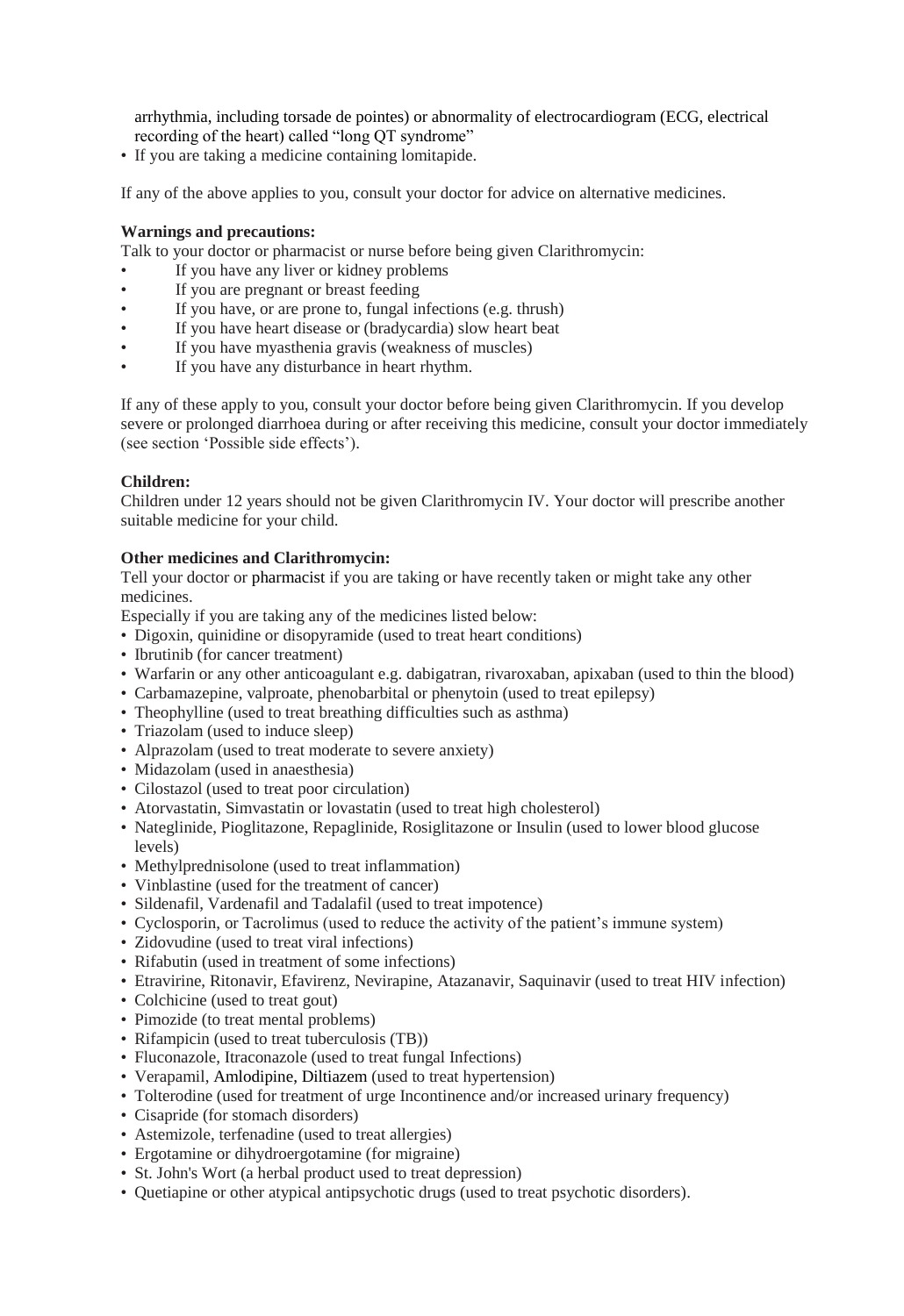Please tell your doctor if you are taking oral contraceptive pills and diarrhoea or vomiting occurs, as you may need to take extra contraceptive precautions such as using a condom.

#### **Pregnancy, breast-feeding and fertility**

If you are pregnant or breast-feeding, think you may be pregnant or are planning to have a baby, ask your doctor or pharmacist for advice before taking this medicine.

# **Driving and using machines**

Do not drive or use machines, if you suffer from one of the following side effects: dizziness, confusion or disorientation. No studies on the effects on the ability to drive and use machines have been performed.

# **3. HOW CLARITHROMYCIN IS GIVEN**

#### **Dosage:**

Clarithromycin may be given for 2 to 5 days by intravenous infusion. The total duration of treatment should not exceed more than 14 days.

#### **Adults and adolescents**:

The recommended dose is 1.0 gram daily of Clarithromycin powder for solution for infusion (appropriately diluted), administered as two separate 500mg doses at 12 hourly intervals.

# **Method and Route of administration:**

Clarithromycin will be given to you by a doctor or nurse. Clarithromycin is prepared by dissolving the powder in the vial in sterile water. The solution obtained is added to a larger volume of sterile liquid, and this is then infused (like being given a blood transfusion) into one of your veins for at least an hour.

# **If you receive more Clarithromycin than you should**

Your doctor or nurse will know how much infusion to give you. If you think you have been given too much Clarithromycin you should talk to your nurse or doctor. An overdose with Clarithromycin is likely to cause vomiting and stomach pains.

If you have any further questions on the use of this medicine, ask your doctor, pharmacist or nurse.

# **4. POSSIBLE SIDE EFFECTS**

Like all medicines, this medicine can cause side effects, although not everybody gets them. If any of the side effects listed below gets serious, or if you notice any side effects not listed in this leaflet, please contact your doctor immediately. The chance of having side effects may also depend on whether you take Clarithromycin alone, or with any other medicines. Some of the side effects of Clarithromycin can be serious. If you suffer from any of the following symptoms you should contact your doctor straight away:

- Sudden wheeziness or chest tightness, breathing difficulties, swelling of eyelids, face or lips or collapse (fainting) as these may be symptoms of an acute allergic reaction to your medicine
- Yellowing of the skin (jaundice), skin irritation, pale stools, dark urine, tender abdomen or loss of appetite. These are signs that your liver may have inflammation and not be working properly
- Severe diarrhoea (this could indicate that you are suffering from a condition called "Pseudomembranous colitis")
- Blistering of the skin, mouth, eyes and genital organs which could indicate a severe adverse reaction
- Rare allergic skin reactions which cause severe illness with ulceration of the mouth, lips and skin which causes severe illness with rash, fever and inflammation of internal organs (DRESS)
- Contact a doctor immediately if you experience a serious skin reaction: a red, scaly rash with bumps under the skin and blisters (exanthematous pustulosis). The frequency of this side effect is not known (cannot be estimated from the available data)
- Muscle pain or weakness known as rhabdomyolysis (a condition which causes the breakdown of muscle tissue which can result in kidney damage).

The following side effects have been reported:

# **Common (may affect up to 1 in 10 people)**

- Feeling sick or being sick, indigestion
- Inflammation, tenderness or pain at the site of injection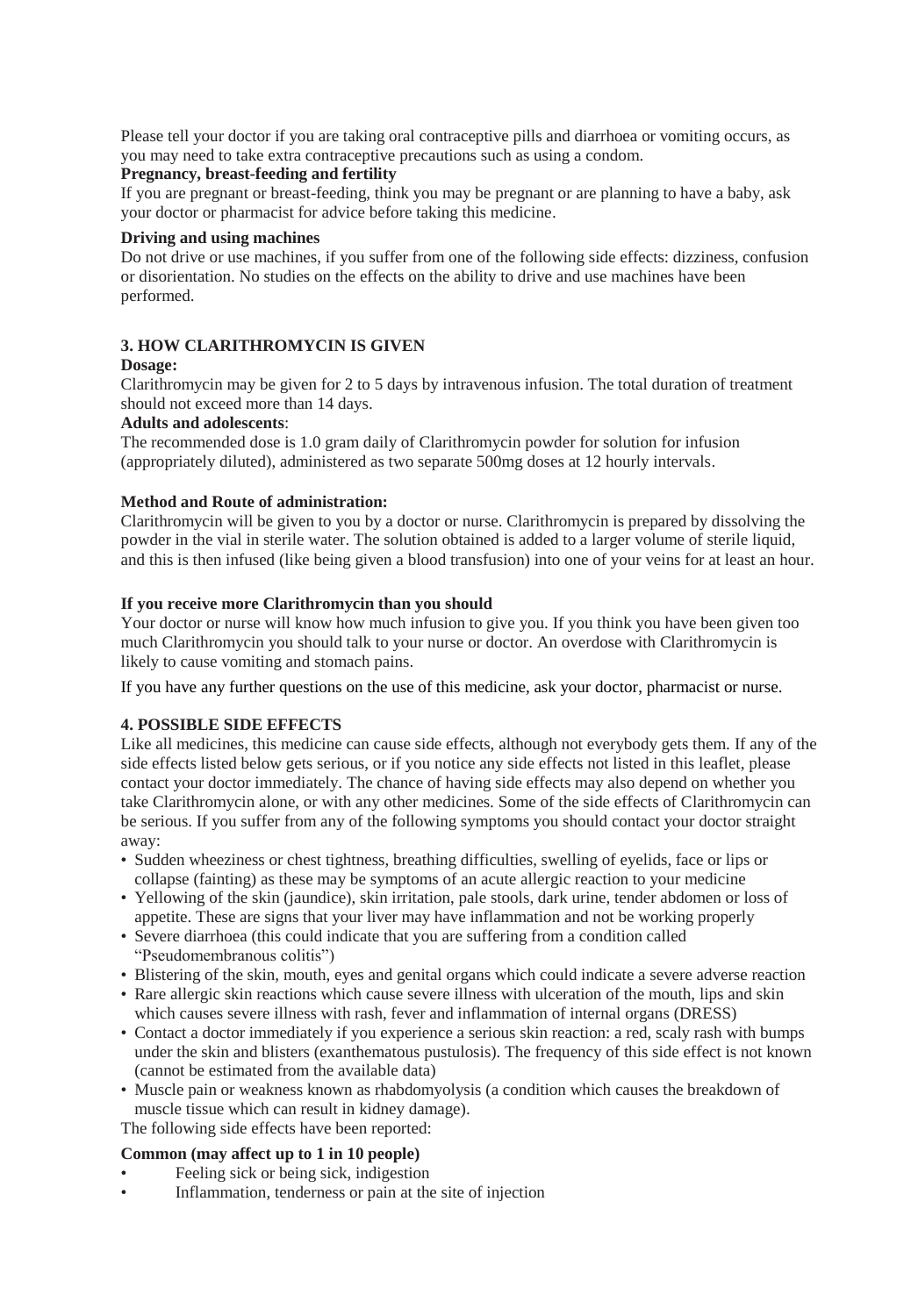- Pain in your stomach
- Your teeth or tongue may become discoloured or you may notice a bitter or metallic taste in your mouth
- Oral thrush
- **Headaches**
- Smell alteration
- Flushing
- Loose stools
- Abnormal liver function tests
- Rash
- Increased sweating
- Increased blood urea nitrogen
- Difficulty in sleeping.

# **Uncommon (may affect up to 1 in 100 people)**

- Reduction in the number of white cells
- Decreased appetite
- Nervousness
- Problems with your liver such as inflammation or raised liver enzymes
- Increase in time for your blood to clot
- Pain in your joints or muscles, loss of muscle tissue
- **Jaundice**
- Allergic reactions ranging from urticaria to mild skin eruptions and angioedema to anaphylaxis
- Skin infection characterized by pain, redness, swelling
- Fungal infection (signs of which include redness, itching and discomfort)
- Gastritis (feeling or being sick, loose stools)
- Vaginal thrush (a fungal infection)
- Loss of consciousness
- Diminished voluntary movements and the presence of involuntary movements
- **Drowsiness**
- Involuntary muscle contractions
- 'Spinning' sensation, difficulty hearing
- The heart suddenly stops beating, palpitations, irregular heart beats
- Bleeding from the nose
- Blockage of the main artery of the lung (symptoms include chest pain, shortness of breath or coughing up blood)
- Inflammation of the lining of the oesophagus (gullet), heartburn, the lining of the stomach becomes inflamed or swollen, abdominal distension, pain in the rectum, dry mouth, passing gas, constipation
- Muscle stiffness
- Pain, fever, weakness, fatigue
- Abnormal kidney function tests
- Feeling anxious.

# **Rare (may affect up to 1 in 1,000 people)**

- 'Ringing' in the ears (tinnitus)
- Uncontrolled shaking of your body (fits or seizures).

# **Very rare (may affect up to 1 in 10,000 people)**

- Reduction of platelets in your blood which may cause bruising or your nose or gums to bleed
- Changes in heart rhythm
- Loss of hearing (which returns after stopping treatment)
- Inflammation of the eye (mainly occurring in patients who take rifabutin (an antibiotic) at the same time)
- Inflammation of the pancreas or infection of the intestine (caused by bacteria)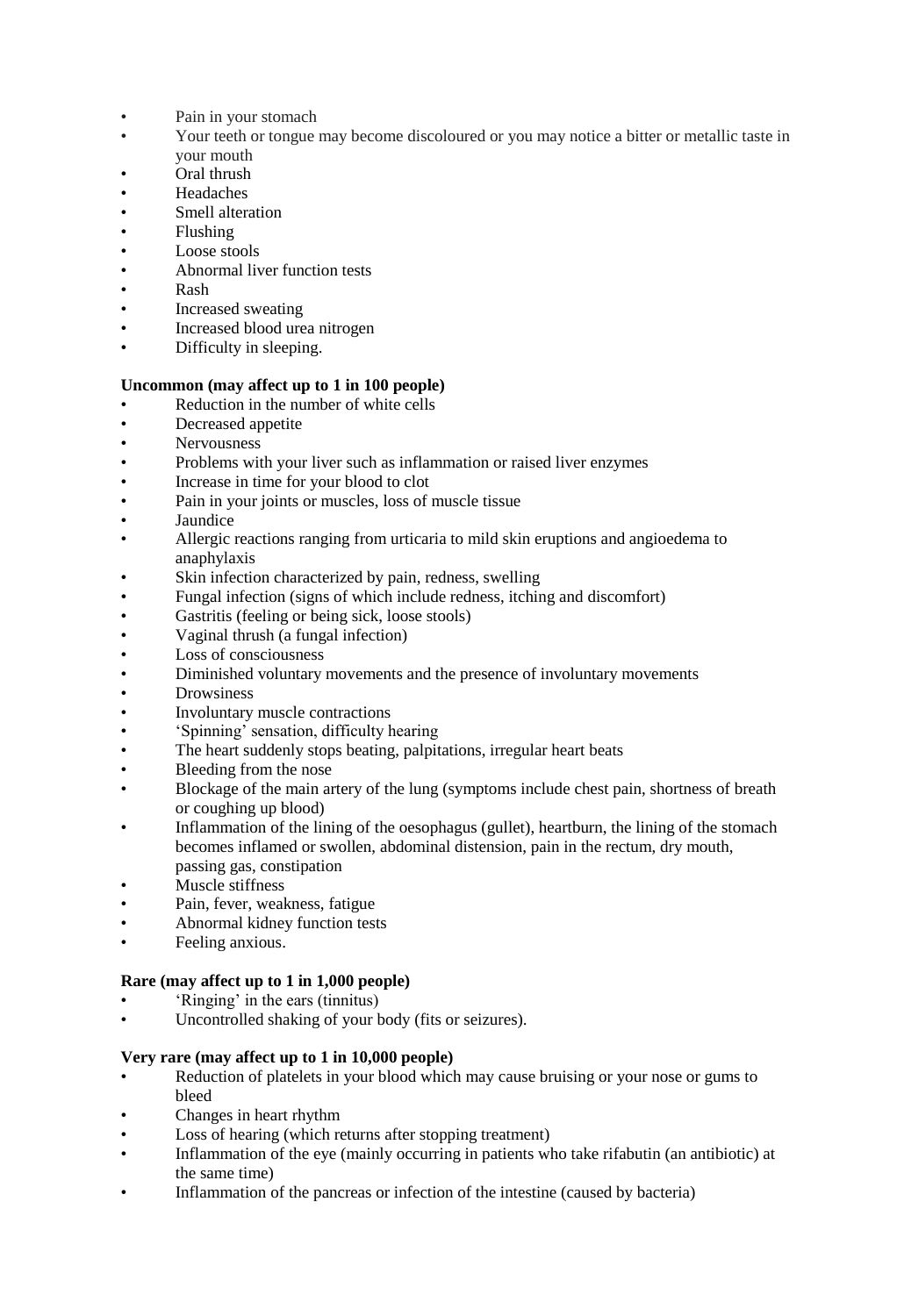- Liver failure
- Numbness, tingling or prickling of the skin
- Dizziness or loss of balance
- Inflammation of the kidneys
- Sudden onset of a severe rash or blistering or peeling skin. This may be associated with a high fever and joint pains (Stevens Johnson syndrome / Toxic epidermal Necrolysis).

# **Not known (frequency cannot be estimated from the available data)**

- Inflammation causing abdominal pain or diarrhoea due to a bacterial infection (Clostridium difficile colitis)
- Skin infection characterized by pain, redness, swelling
- Bacterial infection characterized by brown, scaly skin patches
- Severe reduction in number of white blood cells which makes infections more likely
- Serious allergic reaction which causes difficulty in breathing or dizziness
- Low blood sugar (especially in patients taking medicines to treat diabetes)
- Loss of sense of smell, taste and/or hearing
- Life-threatening irregular heartbeat
- Bleeding (when taken with warfarin)
- Liver failure
- Yellowing of the skin or whites of the eyes caused by liver or blood problems
- Acne
- Muscle weakness, breakdown of muscle
- Kidney failure
- Feeling elated or over-excited, which causes unusual behavior
- Abnormal urine colour
- Haemorrhage
- Seeing things or hearing things, feeling confused or disorientated
- Bad dreams
- Depression.

# **Reporting of side effects**

If you get any of the side effects, talk to your doctor or pharmacist. This includes any possible side effects not listed in this leaflet. You can also report side effects directly via HPRA Pharmacovigilance. Website: www.hpra.ie. By reporting side effects you can help provide more information on the safety of this medicine.

# **5. HOW TO STORE CLARITHROMYCIN**

Keep this medicine out of the sight and reach of children. Do not use this medicine after the expiry date which is stated on the carton and vial of the product. The expiry date refers to the last day of that month. Do not store above 30°C. Store in the original container in order to protect from light. For in use storage times of the reconstituted solution, please see the section on shelf life in the information intended for medical and healthcare professionals only. Do not throw away any medicines via wastewater or household waste. Ask your pharmacist how to throw away medicines you no longer use. These measures will help protect the environment.

#### **6. CONTENTS OF THE PACK AND OTHER INFORMATION What Clarithromycin contains**

The active substance is clarithromycin. Each vial contains 500mg clarithromycin (as lactobionate). Each millilitre of final reconstituted/diluted solution for infusion contains 2mg clarithromycin (as lactobionate). The other ingredient is lactobionic acid.

# **What Clarithromycin looks like and contents of the pack**

Type I clear glass vial with a Ph.Eur. Type I bromobutyl stopper with aluminium cap. Vials are packed in Units of 1, 4 and 6. Not all pack sizes may be marketed. Pack size: 500mg.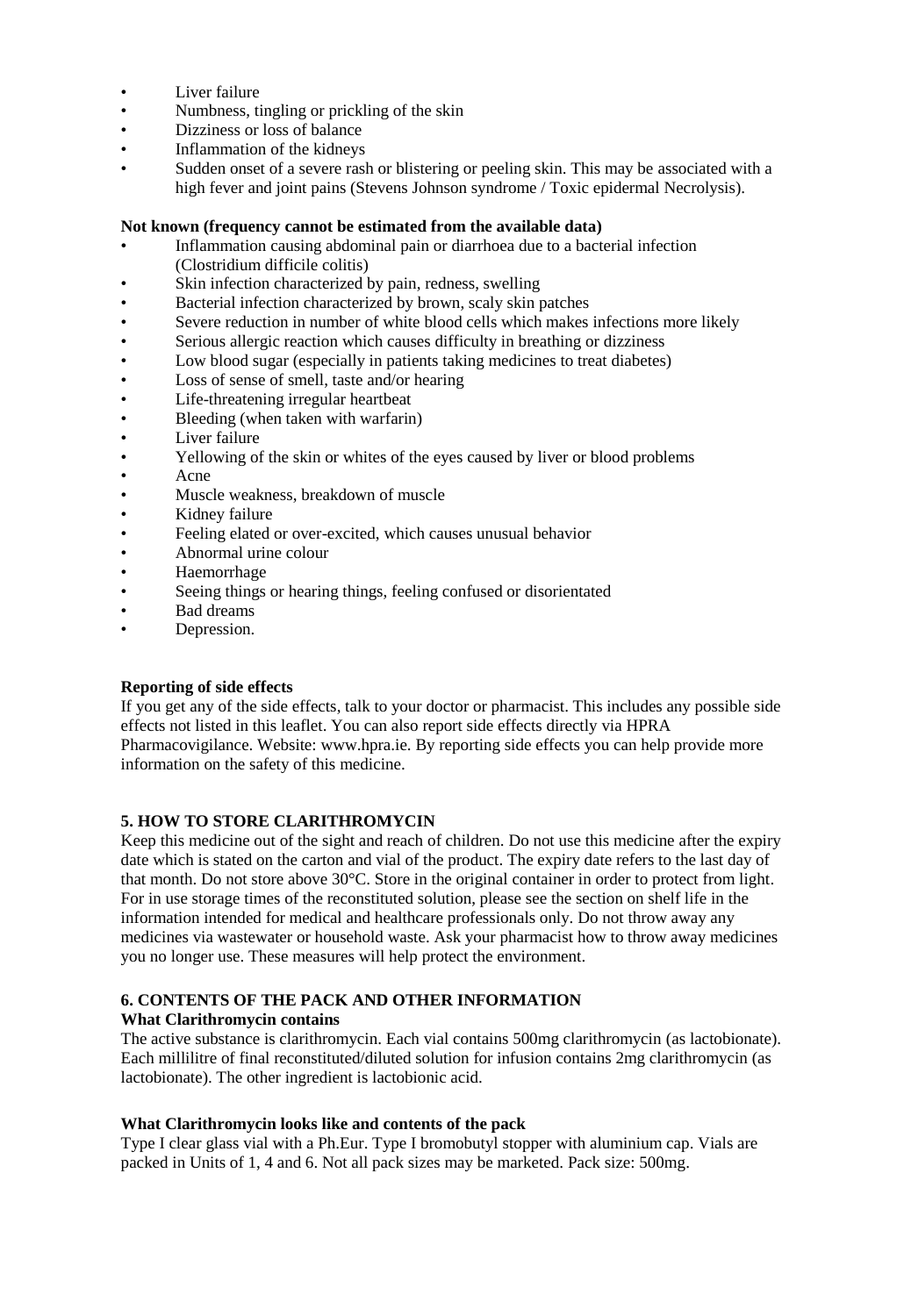#### **Marketing Authorization Holder:**

Amdipharm Limited, Temple Chambers, 3 Burlington Road, Dublin 4, Ireland **Manufacturer:**  LABORATORIOS ALCALA FARMA, S.L., Avenida de Madrid, 82, Alcalá de Henares, Madrid, 28802, Spain.

#### **This medicinal product is authorised in the Member States of the EEA under the following Names:**

Ireland: Clarithromycin 500 mg, powder for Concentrate for solution for infusion. United Kingdom: Clarithromycin 500 mg, powder for Concentrate for solution for infusion.

This leaflet was last revised in October 2021.

The following information is intended for medical or healthcare professionals only:

#### **Recommended Administration:**

Clarithromycin 500 mg, powder for concentrate for solution for infusion should be administered into one of the larger proximal veins as an IV infusion over 60 minutes, using a solution concentration of about 2mg/ml.

Clarithromycin should not be given as a bolus or by intramuscular injection.

#### **Step A. Preparation of the vial solution**

Inject 10 ml of water for injections into a vial containing the product. Shake until the vial contents have dissolved. Use only water for injections for the dissolution. Other solvents may result in the formation of a precipitate.

**Do not use** solutions of inorganic salts or solutions containing preservatives. Store the solution at a temperature between 2 and 8°C and use within 48 hours.

# **Step B. Preparation of infusion solution**

Make up 10ml of the vial solution prepared in step A (containing 500 mg clarithromycin lactobionate) to 250 ml using one of the following solutions:

0.9% Sodium Chloride

- 5% Dextrose
- 5% Dextrose in 0.3% sodium chloride
- 5% Dextrose in 0.45% sodium chloride
- 5% Dextrose in Ringer's lactate solution and Ringer's lactate solution.

Compatibility with other IV additives has not been established.

Infusion solution prepared in this way contains 2mg / ml of clarithromycin lactobionate. Store the solution at a temperature between 2 and 8°C and use within 48 hours.

IMPORTANT: BOTH DILUENT STEPS (A and B) SHOULD BE COMPLETED BEFORE USE.

# **Dosage:**

Clarithromycin may be given for 2 to 5 days by intravenous infusion. The total duration of treatment should not exceed more than 14 days.

Adults and adolescents: The recommended dose is 1.0 gram daily of Clarithromycin powder for solution for infusion (appropriately diluted), administered as two separate 500 mg doses at 12 hourly intervals.

Children under 12 years should not be given Clarithromycin IV. Your doctor will prescribe another suitable medicine for your child.

#### **Renal Impairment:**

Patients with severe renal impairment, with creatinine clearance less than 30ml/min, the dosage of clarithromycin should be reduced to one half of the normal recommended dose.